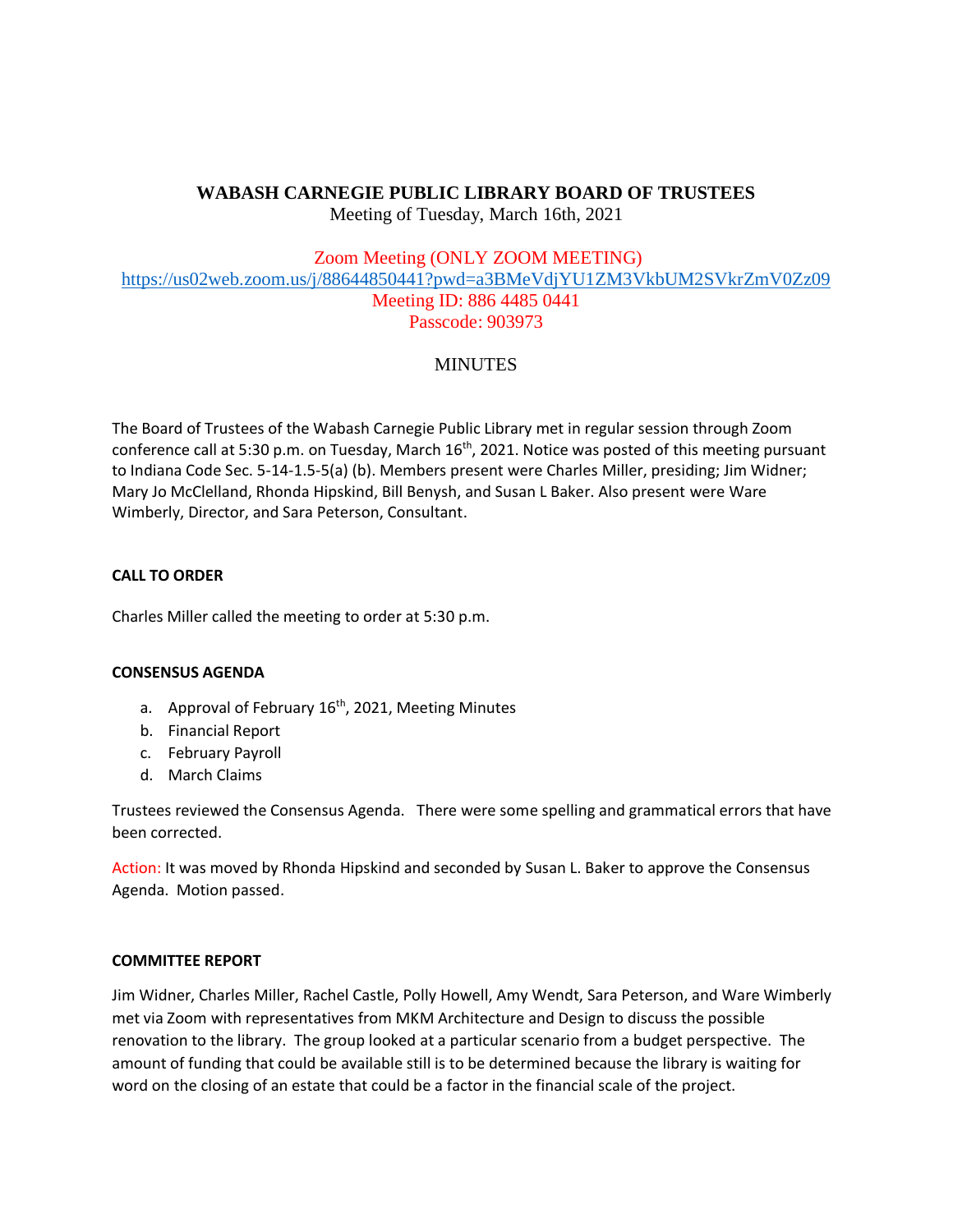#### **OLD BUSINESSS**

#### Personnel Policy

A revised Personnel Policy which is more in-depth and extensive from an HR perspective was presented to the Board. Following discussion, the Board approved the policy.

Action: It was moved by Jim Widner and seconded by Rhonda Hipskind to approve the revised Personnel Policy. Motion passed.

#### **NEW BUSINESS**

#### Collection Development

Ware presented a revised Collection Development Policy with a new Reconsideration Procedure form. Ware credited Abby Abbott for her assistance, particularly with the Reconsideration Procedure Form. Following discussion, the Board approved the revised Collection Development Policy along with the Reconsideration Procedure form.

Action: It was moved by Mary Jo McClelland and seconded by Bill Benysh to approve the Collection Development Policy and the new Reconsideration Procedure Form. Motion passed.

#### Library IQ

The trustees reviewed the quote to renew the Library IQ subscription. This subscription is quite expensive but is worthwhile based on statements from four staff members on how it has helped them in their work. Following discussion, it was agreed to approve the renewal of Library IQ.

Action: It was moved by Susan L. Baker and seconded by to approve the renew of Library IQ for another year. Motion passed.

#### **ADMINISTRATIVE UPDATE/DIRECTOR'S REPORT**

#### Annual Reports

Ware reported that both the annual report to the State Library and the annual financial report to the State Board of Accounts have been submitted. He thanked Amy Wendt and Cody Abbot for their work on the reports. Ware can print out copies if so requested by trustees.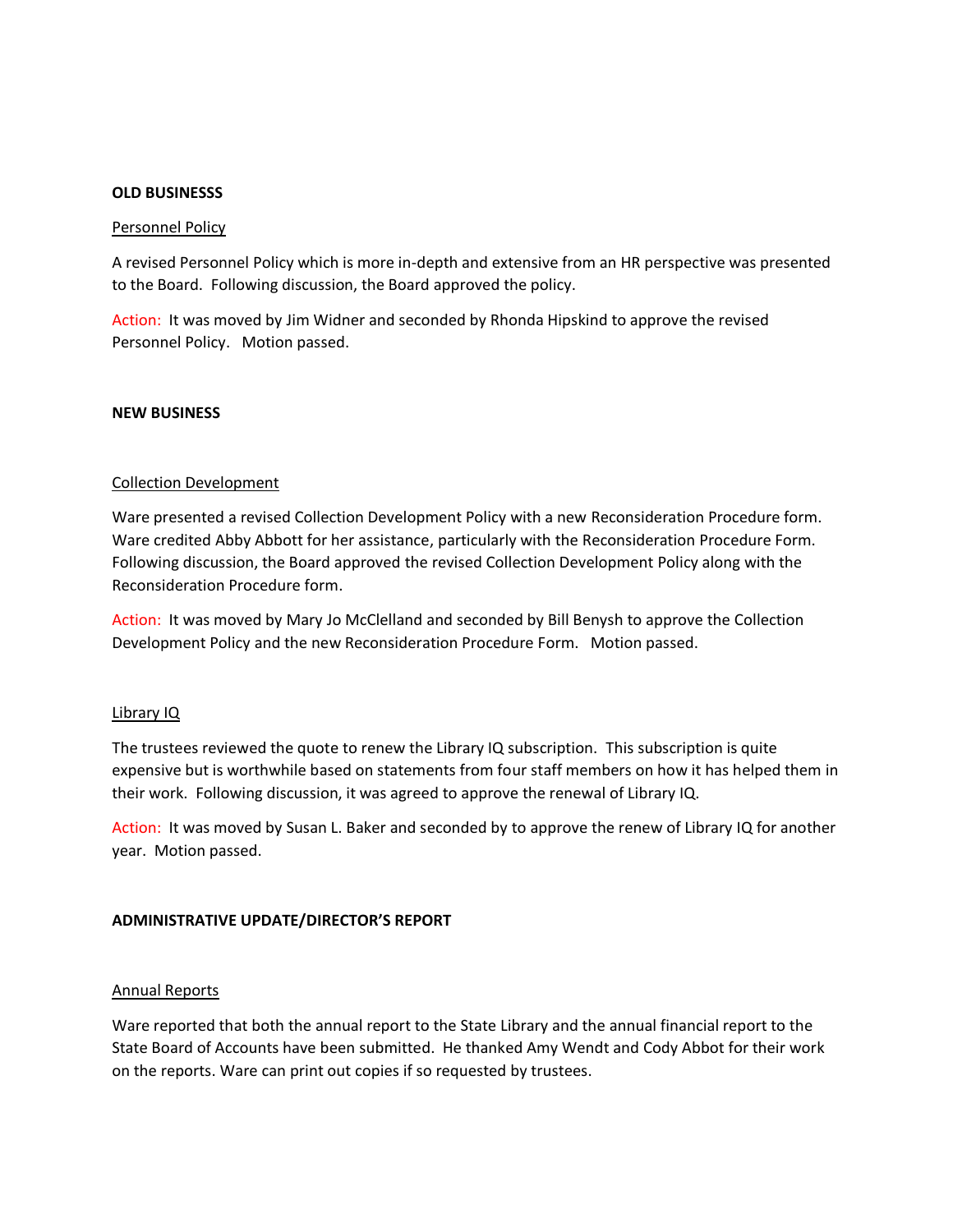## New Laptops

The library has received nine new laptops which were purchased from BIT Computers but will be set-up and installed by Intrasect Technologies.

## **Scheduling Vaccines**

Ware reported that library staff has scheduled and registered a handful of people for their COVID-19 vaccinations. The staff has done this both at the library and over the phone.

## Yearbooks

Yearbooks have been delivered to be digitized. Ware will keep trustees up to date on that progress.

## BettieBWimberly Estate

We have not received an update from Doug Lehman's office on the status of her estate.

### Farlow House

Discussions are continuing on the Farlow House property next door. Mark Guenin is working to get an appraisal of the houses through Kristi Lindquist.

### Parking bumps

Ware contacted Gaunt and Son Asphalt about several parking bumps that need to be repaired although he doesn't know when the work will be done.

### Shades (Window)

The window shades at the Circulation Desk have been replaced. The new shades are operational, attractive, and help with glare at the Circulation Desk.

# Digital Access Cards